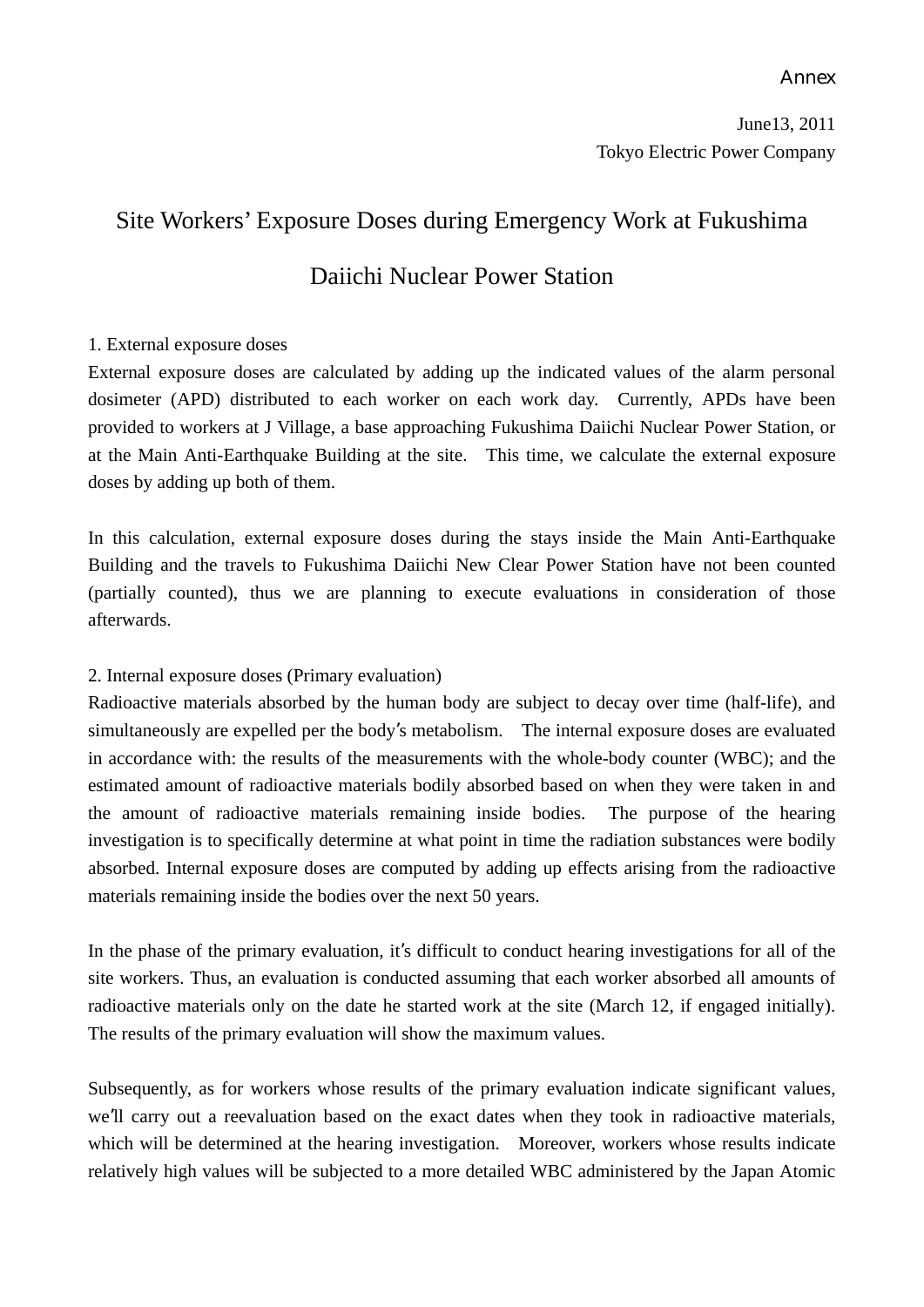Energy Agency.

In this instance, we have reported the results of the primary evaluation of workers who worked at the site in March and underwent a WBC before the end of May, which showed that the results of TEPCO employees are relatively high.

Workers who engaged in emergency work in March but haven't had a WBC so far are planned to be inspected with WBC before the end of June.

3 Combined values of external and internal exposure doses (Primary evaluation)

We've reported the combined values of external and internal exposure doses (primary evaluation) of workers who engaged in emergency work at the site in March and the completed evaluation of internal exposure.

In case that the evaluated values of workers exceed 200mSv, the workers shall be ordered to leave Fukushima Daiichi Nuclear Power Station. Moreover, if the values from the primary evaluation before the detailed measurement exceed 200mSv, the workers will also be ordered to leave the site after the detailed evaluation.

Attachment Distribution of external and internal exposure doses Primary evaluation

END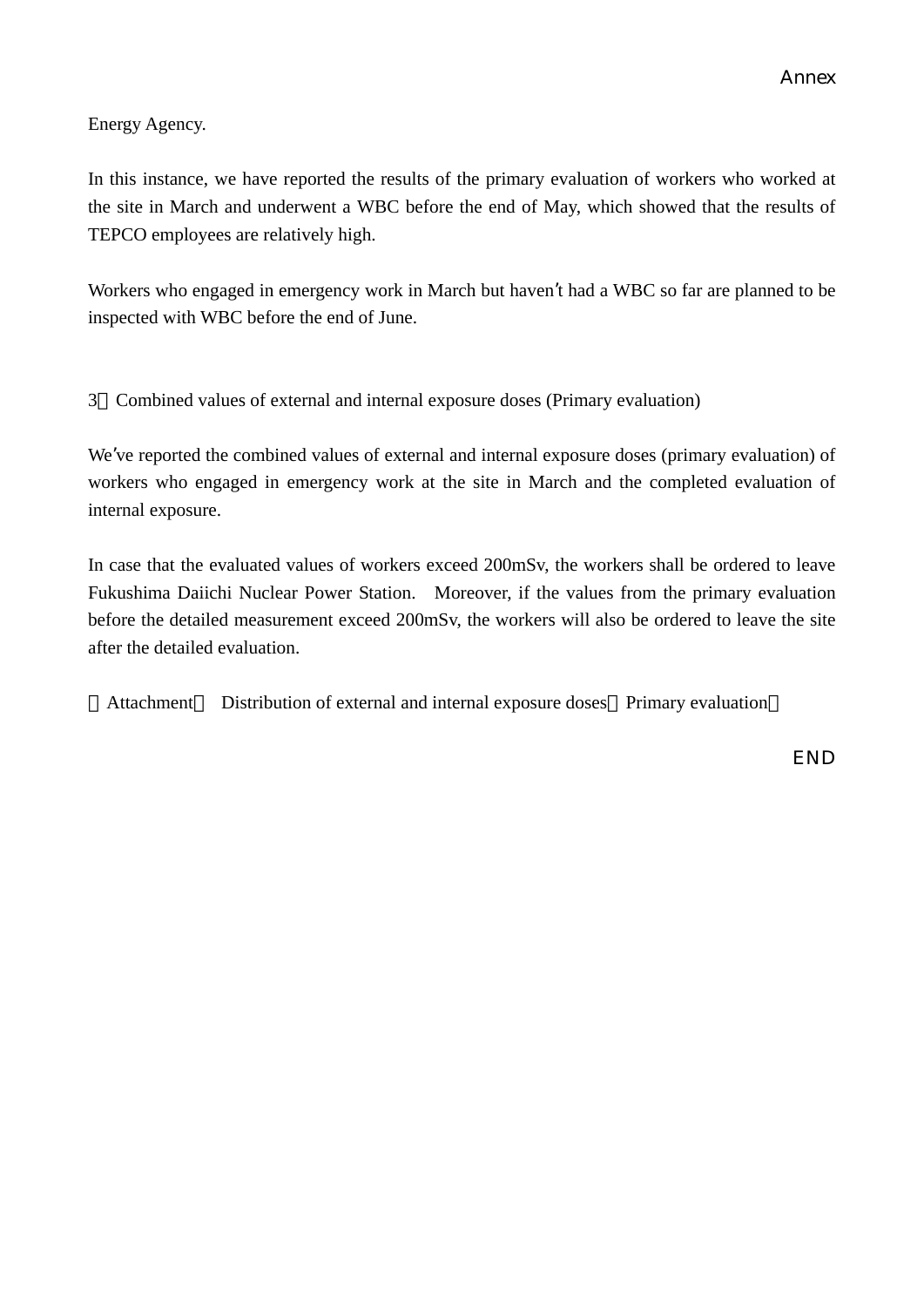## Distribution of external exposure doses and internal exposure doses (Primary evaluation)

## 【Scope of counting】

| No. of workers | External        | Internal exposure         |                    | External exposure    |
|----------------|-----------------|---------------------------|--------------------|----------------------|
| in<br>engaged  | exposure        | (Primary evaluation)      |                    |                      |
| emergency      |                 |                           |                    | Internal exposure    |
| in<br>work     |                 |                           |                    | (Primary evaluation) |
| March          |                 |                           |                    |                      |
| 3726 in total  | 3726<br>Table 1 | WBC before 2367<br>May 31 | Table <sup>2</sup> | 2367<br>Table 3      |
|                |                 | After June 1              | 1359               | 1359                 |

#### 1.External exposure doses

Table 1 shows the distribution of external exposure doses\*1 (March 11 to March 31) for site workers engaged in emergency work in March

\*1: The external exposure doses do not include the exposure doses during the stays inside the Main Anti-Earthquake Building and the travels to Fukushima Daiichi New Clear Power Station. (But, data such as glass badges may be included.)

| Categorical(s)           | <b>TEPCO</b><br>employee | Workers of<br>partner<br>companies | Total    |
|--------------------------|--------------------------|------------------------------------|----------|
| 0ver 250                 | $\Omega$                 | $\Omega$                           | $\Omega$ |
| Over $200 - 250$ or less | $\Omega$                 | $\Omega$                           | $\theta$ |
| Over $150 - 200$ or less | 4                        | 3                                  | 7        |
| Over $100 - 150$ or less | 14                       | 3                                  | 17       |
| Over $50 - 100$ or less  | 75                       | 41                                 | 116      |
| Over $20 - 50$ or less   | 163                      | 134                                | 297      |
| Over $10 - 20$ or less   | 241                      | 286                                | 527      |
| 10 or less               | 930                      | 1,832                              | 2,762    |
| Total                    | 1,427                    | 2, 299                             | 3,726    |
| Maximum (mSv)            | 173.77                   | 198.24                             | 198.24   |
| Average (mSv)            | 13.0                     | 7.3                                | 9.5      |

#### Table 1.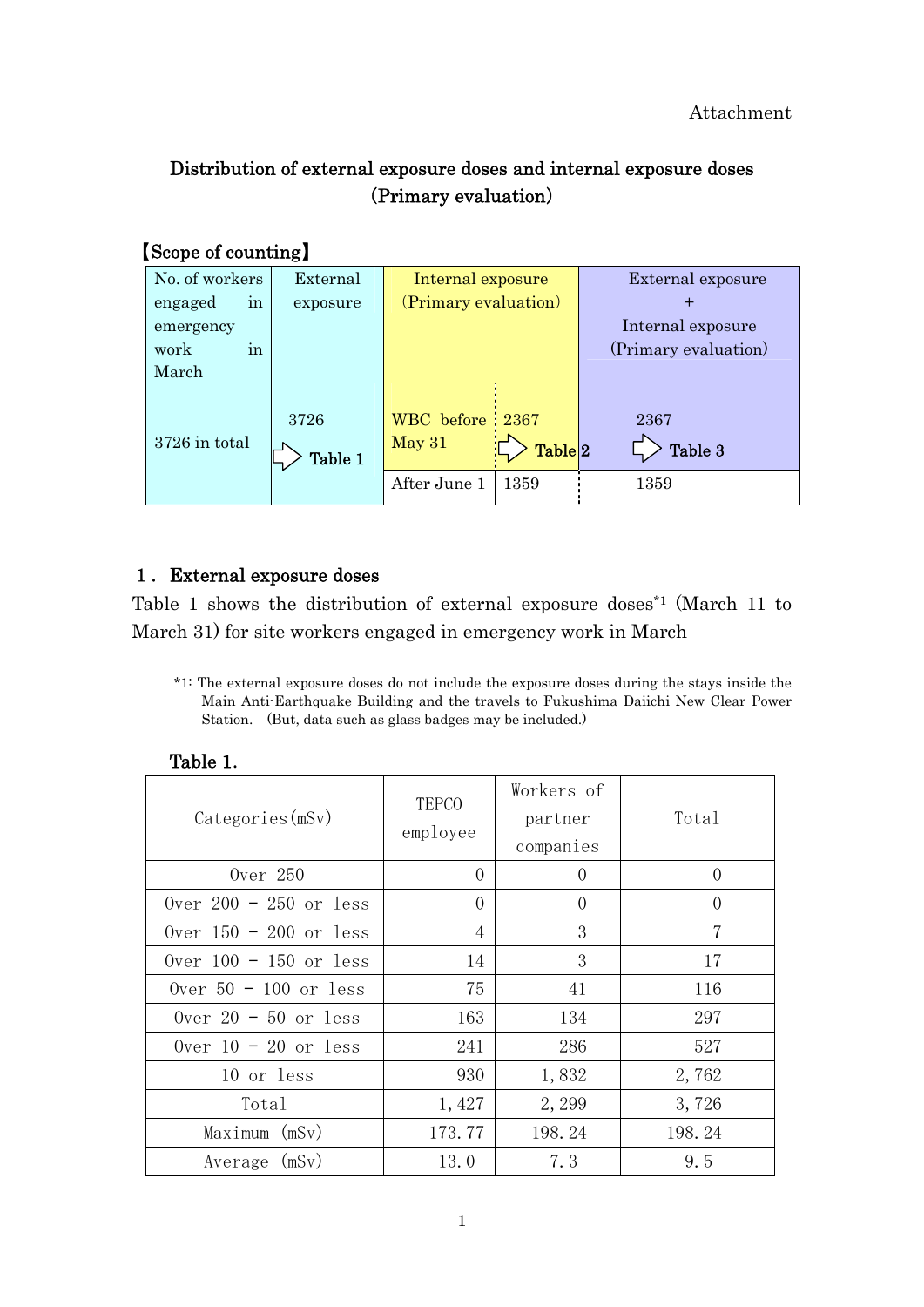## 2.Internal exposure doses (Primary evaluation)

Table 2 below show shows the distribution of the internal exposure doses (Primary evaluation\*2) of workers who conducted measurements with WBC before May 31 out of the workers engaged in emergency work.

<sup>\*2:</sup> Primary evaluation: Prior to the official evaluation based on exact period when workers took in radioactive materials, a tentative evaluation may be conducted in the event that each worker took in all amounts of radioactive materials only on the date when he started work at the site (March 12, if engaged initially) when the exposure dose amounts were at their peak.

| Taule 2.                 | $(1)0.01$ WOIKELS        |                                    |       |
|--------------------------|--------------------------|------------------------------------|-------|
| Categories (mSv)         | <b>TEPCO</b><br>employee | Workers of<br>partner<br>companies | Total |
| Over $250$               | 6                        | 0                                  | 6     |
| Over $200 - 250$ or less | 3                        | $\Omega$                           | 3     |
| Over $150 - 200$ or less | 7                        | $\Omega$                           | 7     |
| Over $100 - 150$ or less | 9                        | 4                                  | 13    |
| Over $50 - 100$ or less  | 89                       | 11                                 | 100   |
| Over $20 - 50$ or less   | 252                      | 69                                 | 321   |
| Over $10 - 20$ or less   | 255                      | 114                                | 369   |
| 10 or less               | 788                      | 760                                | 1548  |
| Total                    | 1409                     | 958                                | 2367  |

#### Table 2. (No. of workers)

### 3.Combined values of external and internal exposure doses (Primary evaluation)

As for the workers who were estimated as having received internal exposure doses (Primary evaluation) in the above Section 2, the distribution of the combined values of the external and internal exposure doses is shown in Table 3 below.